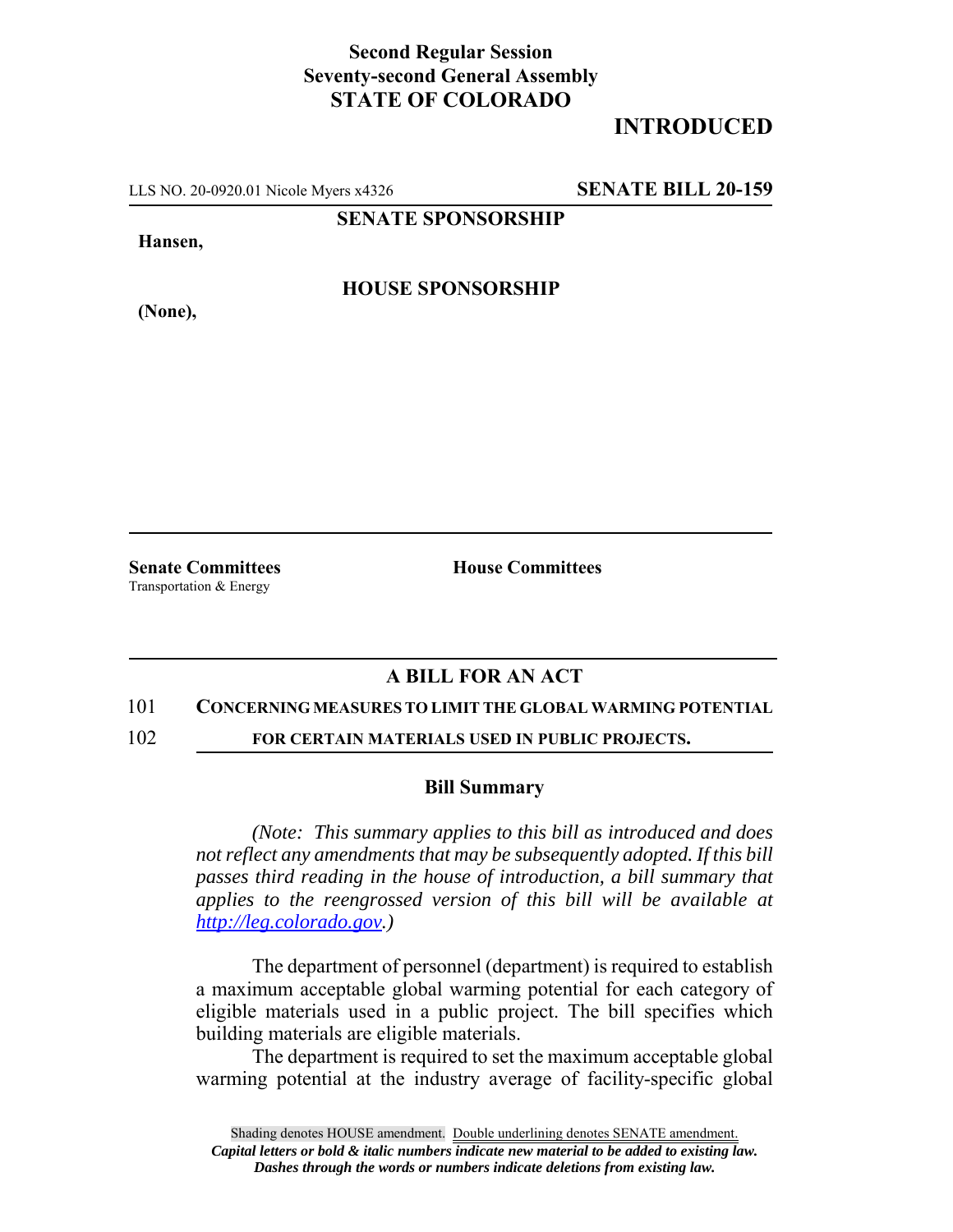warming potential emissions for that material and to express it as a number that states the maximum acceptable facility-specific global warming potential for each category of eligible materials.

The department is required to submit a report to the general assembly regarding the method it used to develop the maximum global warming potential for each category of eligible materials and may make periodic downward adjustments to the number to reflect industry improvements.

For invitations for bid for public projects issued after a certain date, the contractor that is awarded the contract is required to submit to the contracting agency of government a current facility-specific environmental product declaration for each eligible material proposed to be used in the public project.

A contracting agency of government is required to include in a specification for bids for a public project that the facility-specific global warming potential for any eligible material that will be used in the project shall not exceed the maximum acceptable global warming potential for that material determined by the department.

A contractor that is awarded a contract for a public project is prohibited from installing any eligible material on the project until the contractor submits a facility-specific environmental product declaration for that material.

The bill specifies that in administering the requirements of the bill, an agency of government is required to strive to achieve a continuous reduction of greenhouse gas emissions over time. The department is required to submit a report to the general assembly regarding the implementation of the bill.

The bill includes the facility-specific global warming potential for each eligible material that will be used in the project and the cost of avoided emissions for the project in the factors to be considered when making an award determination for a competitive sealed best value bid.

1 *Be it enacted by the General Assembly of the State of Colorado:*

2 **SECTION 1. Legislative declaration.** (1) The general assembly

- 3 hereby finds and declares that:
- 4 (a) Climate change will have devastating global impacts;
- 5 (b) All scientific evidence points to the need for Colorado and the
- 6 world to reduce greenhouse gas emissions to avert the worst effects of
- 7 climate change. Climate change impacts are already apparent in Colorado,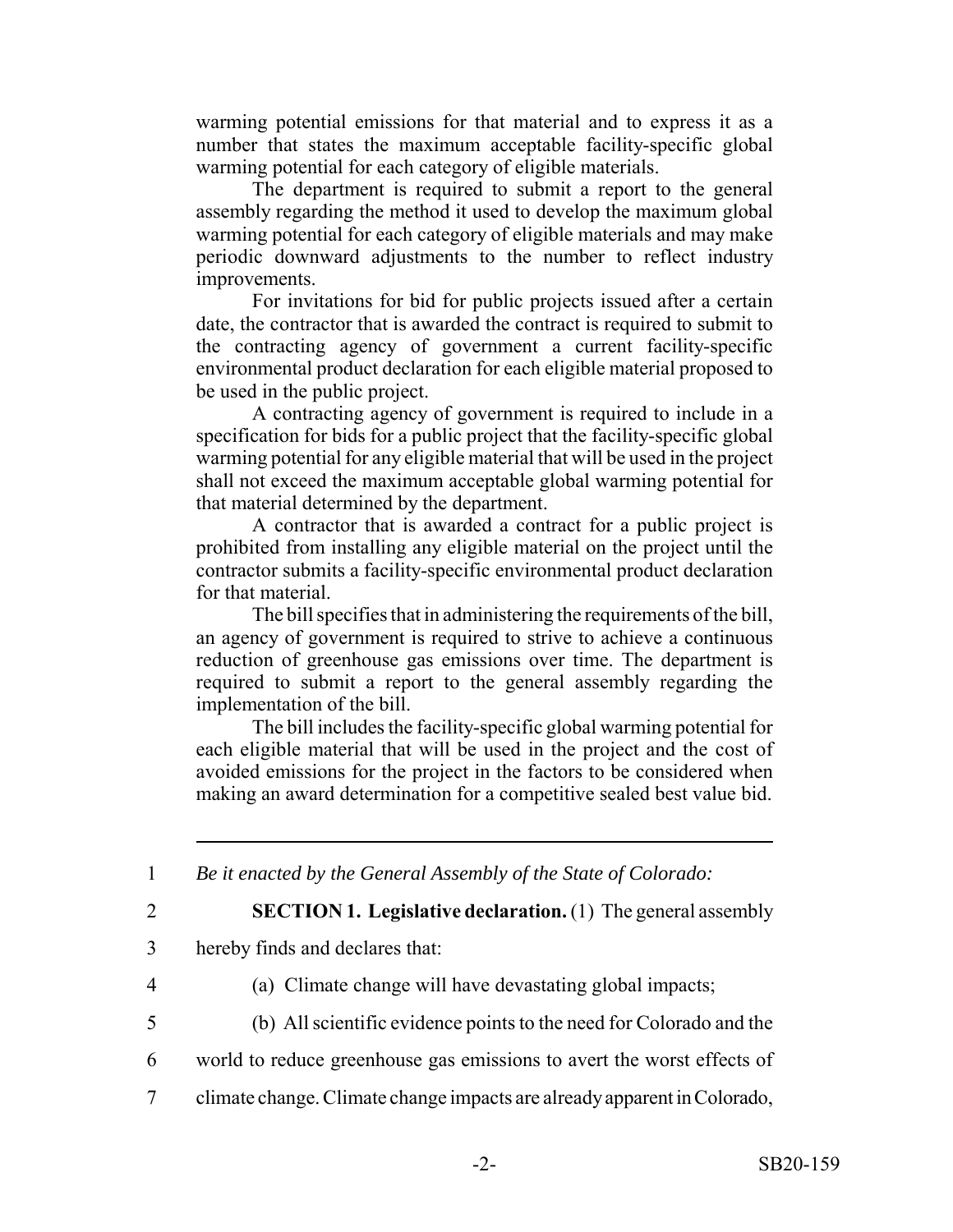where scientists have determined that annual temperature increases and a long-term drought are consequences of human-induced climate change.

 (c) The general assembly has committed to reduce greenhouse gases through numerous statutes requiring regulatory and other action by public agencies. Those regulations and actions do not currently encourage public dollars for infrastructure projects to be spent in a way that is consistent with the state's goals to reduce greenhouse gas emissions.

 (d) Several executive orders in Colorado have highlighted the importance of reducing greenhouse gas emissions in the state, supporting the state's clean energy transition, maintaining progress on clean vehicles, and supporting a transition to zero emission vehicles;

 (e) Great quantities of emissions are released during the manufacture and transport of products used in public construction projects;

 (f) Colorado, through its extensive purchasing power, can improve environmental outcomes and accelerate necessary greenhouse gas reductions to protect public health, the environment, and conserve a livable climate by incorporating emissions information from throughout 19 the supply chain and product life cycle into procurement decisions, and using that information to help direct expenditure; and

 (g) Incorporating emissions information will acknowledge those companies that have invested in emissions reduction technologies and practices. It will encourage other companies to take action to reduce emissions to become more competitive in the Colorado bidding process.

 (2) The general assembly further finds and declares that there is great potential for Colorado to reduce greenhouse gas emissions in public construction projects without imposing an additional cost on those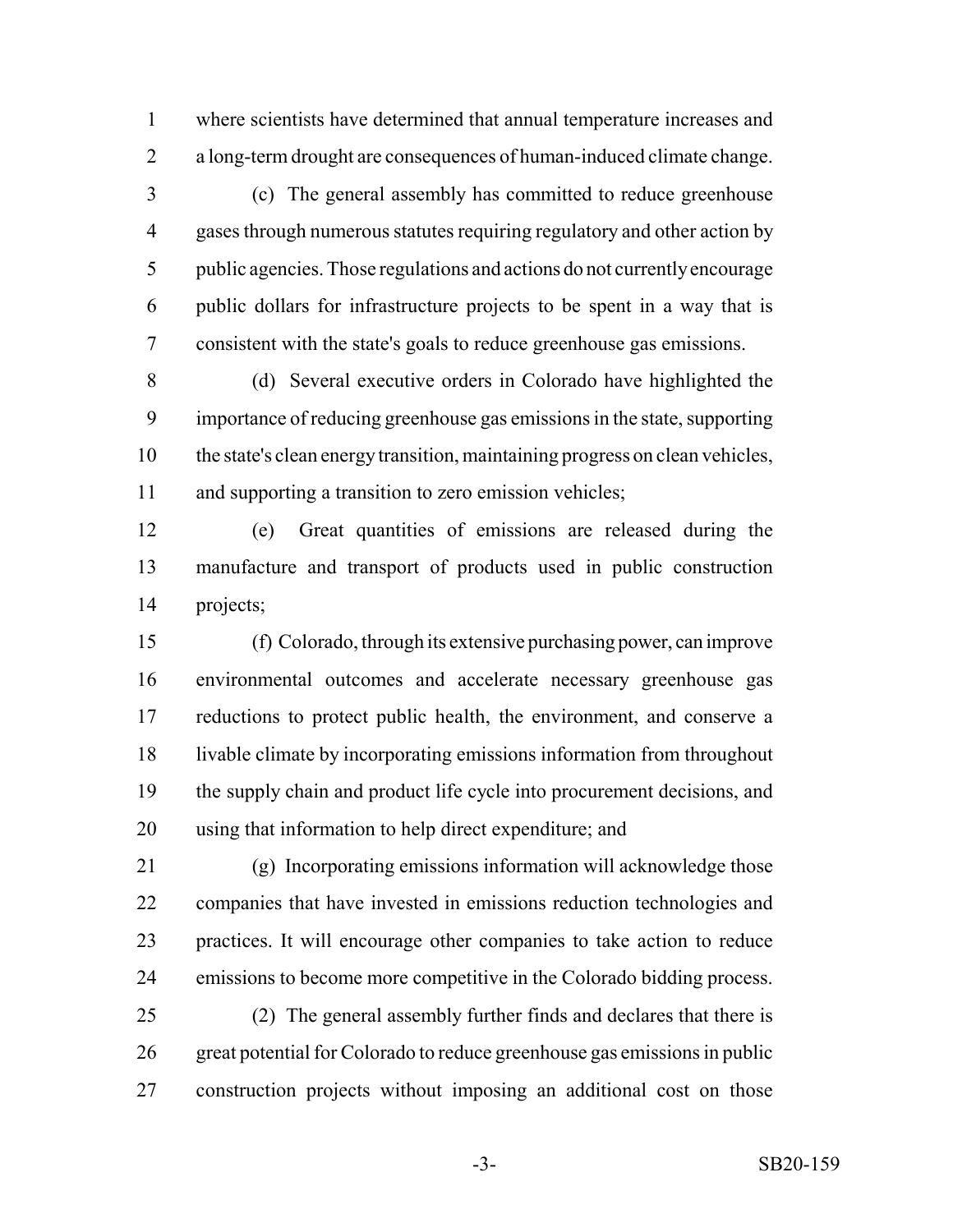projects.

 **SECTION 2.** In Colorado Revised Statutes, **add** 24-92-116 as follows:

 **24-92-116. Maximum global warming potential for materials used in public projects - facility-specific environmental product declaration - short title - rules - report - definitions.** (1) THE SHORT TITLE OF THIS SECTION IS THE "BUY CLEAN COLORADO ACT".

8 (2) AS USED IN THIS SECTION, UNLESS THE CONTEXT OTHERWISE REQUIRES:

(a) "DEPARTMENT" MEANS THE DEPARTMENT OF PERSONNEL.

- (b) "ELIGIBLE MATERIALS" MEANS:
- (I) CARBON STEEL REBAR;
- (II) FLAT GLASS;
- (III) MINERAL WOOL BOARD INSULATION;
- (IV) STRUCTURAL STEEL;
- (V) CONCRETE; AND
- (VI) CEMENT.
- (c) "GREENHOUSE GAS" HAS THE SAME MEANING AS SET FORTH IN SECTION 25-7-140 (6).

20 (3) (a) BY JANUARY 1, 2022, THE DEPARTMENT SHALL ESTABLISH AND PROMULGATE IN RULES, IN ACCORDANCE WITH THE "STATE 22 ADMINISTRATIVE PROCEDURE ACT", ARTICLE 4 OF THIS TITLE 24, A MAXIMUM ACCEPTABLE GLOBAL WARMING POTENTIAL FOR EACH CATEGORY OF ELIGIBLE MATERIALS USED IN A PUBLIC PROJECT IN ACCORDANCE WITH THE FOLLOWING REQUIREMENTS:

**(I)** THE DEPARTMENT SHALL SET THE MAXIMUM ACCEPTABLE GLOBAL WARMING POTENTIAL AT THE INDUSTRY AVERAGE OF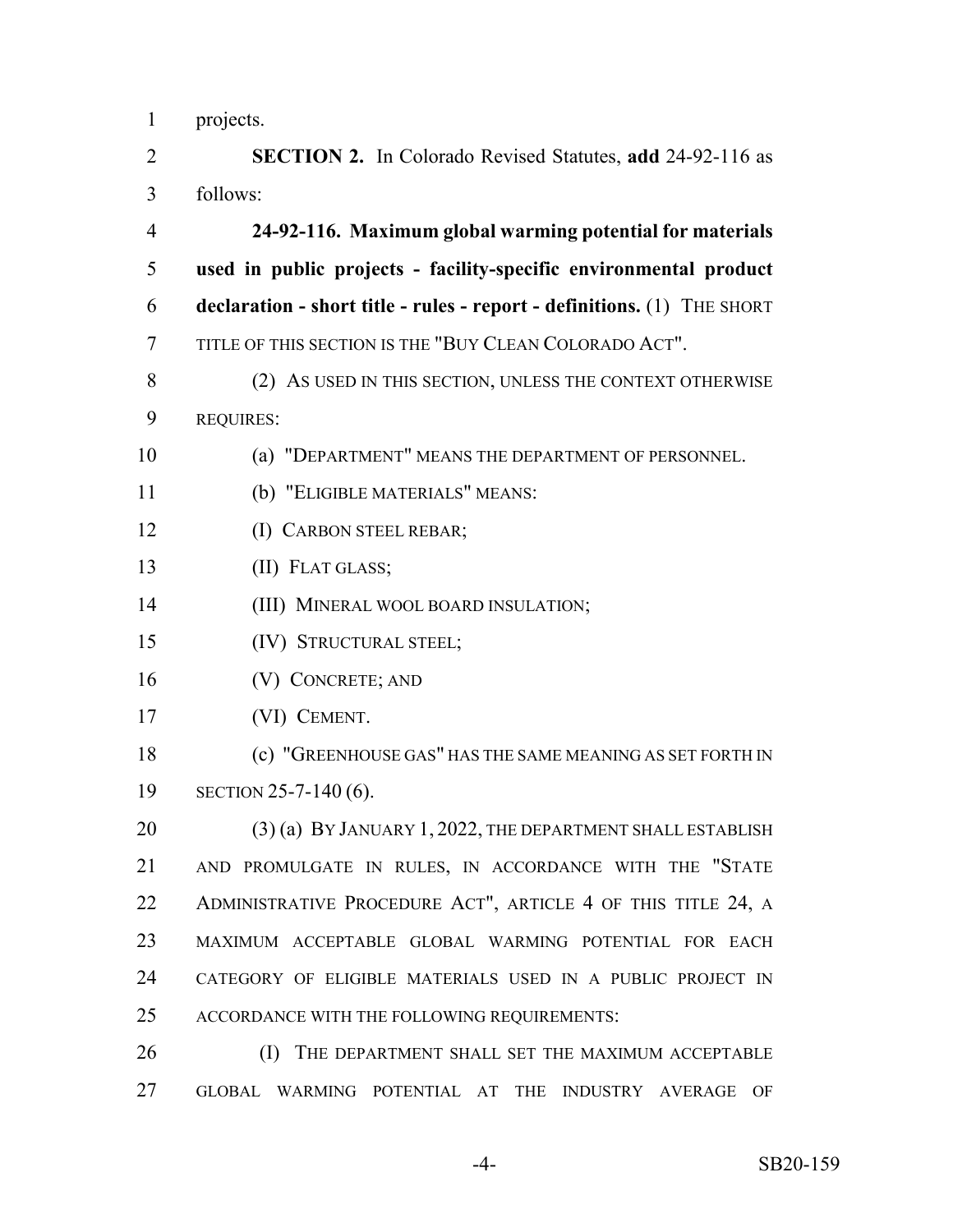FACILITY-SPECIFIC GLOBAL WARMING POTENTIAL EMISSIONS FOR THAT 2 MATERIAL. THE DEPARTMENT SHALL DETERMINE THE INDUSTRY AVERAGE BY CONSULTING NATIONALLY OR INTERNATIONALLY RECOGNIZED DATABASES OF ENVIRONMENTAL PRODUCT DECLARATIONS.

 (II) THE DEPARTMENT SHALL EXPRESS THE MAXIMUM ACCEPTABLE GLOBAL WARMING POTENTIAL AS A NUMBER THAT STATES THE MAXIMUM ACCEPTABLE FACILITY-SPECIFIC GLOBAL WARMING POTENTIAL FOR EACH CATEGORY OF ELIGIBLE MATERIALS. THE GLOBAL WARMING POTENTIAL SHALL BE PROVIDED IN A MANNER THAT IS CONSISTENT WITH CRITERIA IN AN ENVIRONMENTAL PRODUCT DECLARATION.

 (b) IN ESTABLISHING A MAXIMUM ACCEPTABLE GLOBAL WARMING POTENTIAL FOR EACH CATEGORY OF ELIGIBLE MATERIALS USED IN A PUBLIC PROJECT, THE DEPARTMENT MAY CONSULT WITH ANY OTHER RELEVANT DEPARTMENT OR DIVISION OF STATE GOVERNMENT.

 (c) ON OR BEFORE JANUARY 1, 2022, THE DEPARTMENT SHALL SUBMIT A REPORT TO THE GENERAL ASSEMBLY THAT DESCRIBES THE METHOD THAT THE DEPARTMENT USED TO DEVELOP THE MAXIMUM GLOBAL WARMING POTENTIAL FOR EACH CATEGORY OF ELIGIBLE MATERIALS.

**(d) BY JANUARY 1, 2024, AND EVERY FOUR YEARS THEREAFTER,**  THE DEPARTMENT SHALL REVIEW THE MAXIMUM ACCEPTABLE GLOBAL WARMING POTENTIAL FOR EACH CATEGORY OF ELIGIBLE MATERIALS, AND MAY ADJUST THE NUMBER DOWNWARD FOR ANY ELIGIBLE MATERIAL TO REFLECT INDUSTRY IMPROVEMENTS IF THE DEPARTMENT DETERMINES THAT THE INDUSTRY AVERAGE HAS CHANGED. THE DEPARTMENT SHALL NOT ADJUST THE NUMBER UPWARD FOR ANY ELIGIBLE MATERIAL.

(4) (a) FOR INVITATION FOR BIDS FOR CONTRACTS FOR PUBLIC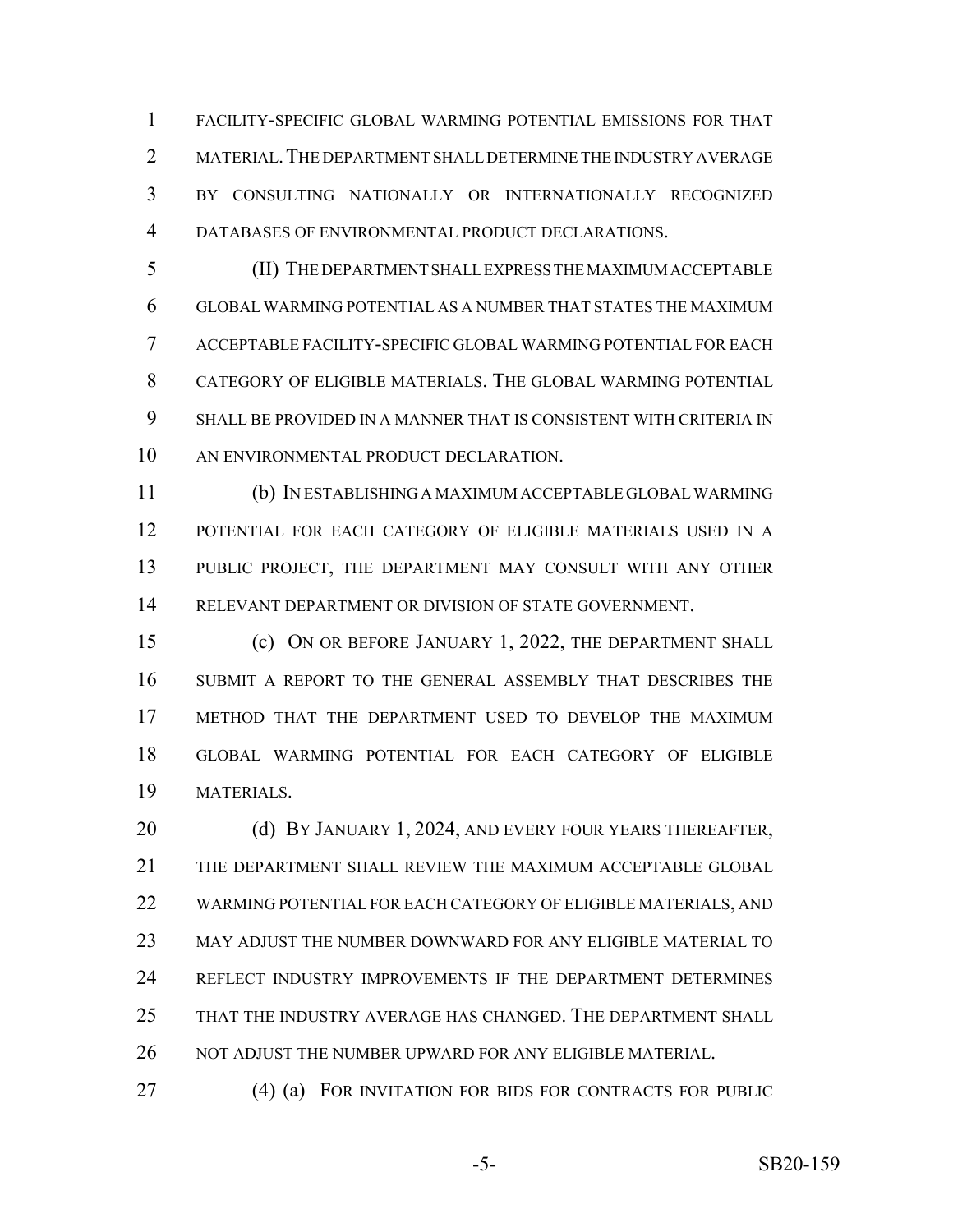PROJECTS ISSUED ON OR AFTER JULY 1,2021, AN AGENCY OF GOVERNMENT SHALL REQUIRE THE CONTRACTOR WHO IS AWARDED THE CONTRACT TO SUBMIT A CURRENT FACILITY-SPECIFIC ENVIRONMENTAL PRODUCT DECLARATION, TYPE III, AS DEFINED BY THE INTERNATIONAL ORGANIZATION FOR STANDARDIZATION STANDARD 14025:2006, OR SIMILARLY ROBUST LIFE CYCLE ASSESSMENT METHODS THAT HAVE UNIFORM STANDARDS IN DATA COLLECTION CONSISTENT WITH THE INTERNATIONAL ORGANIZATION FOR STANDARDIZATION STANDARD 14025:2006, INDUSTRY ACCEPTANCE, AND INTEGRITY, FOR EACH ELIGIBLE MATERIAL PROPOSED TO BE USED IN THE PUBLIC PROJECT.

 (b) AN AGENCY OF GOVERNMENT SHALL INCLUDE IN A SPECIFICATION FOR BIDS FOR A PUBLIC PROJECT THAT THE FACILITY-SPECIFIC GLOBAL WARMING POTENTIAL FOR ANY ELIGIBLE MATERIAL THAT WILL BE USED IN THE PROJECT DOES NOT EXCEED THE MAXIMUM ACCEPTABLE GLOBAL WARMING POTENTIAL FOR THAT MATERIAL DETERMINED PURSUANT TO SUBSECTION (3) OF THIS SECTION. AN AGENCY OF GOVERNMENT MAY INCLUDE IN A SPECIFICATION FOR BIDS FOR A PUBLIC PROJECT A FACILITY-SPECIFIC GLOBAL WARMING POTENTIAL FOR ANY ELIGIBLE MATERIAL THAT IS LOWER THAN THE MAXIMUM ACCEPTABLE GLOBAL WARMING POTENTIAL FOR THAT MATERIAL AS 21 DETERMINED PURSUANT TO SUBSECTION (3) OF THIS SECTION.

**(c) A CONTRACTOR THAT IS AWARDED A CONTRACT FOR A PUBLIC**  PROJECT SHALL NOT INSTALL ANY ELIGIBLE MATERIALS ON THE PROJECT UNTIL THE CONTRACTOR SUBMITS A FACILITY-SPECIFIC ENVIRONMENTAL PRODUCT DECLARATION FOR THAT MATERIAL PURSUANT TO SUBSECTION (4)(a) OF THIS SECTION.

(5) IN ADMINISTERING THIS SECTION, AN AGENCY OF GOVERNMENT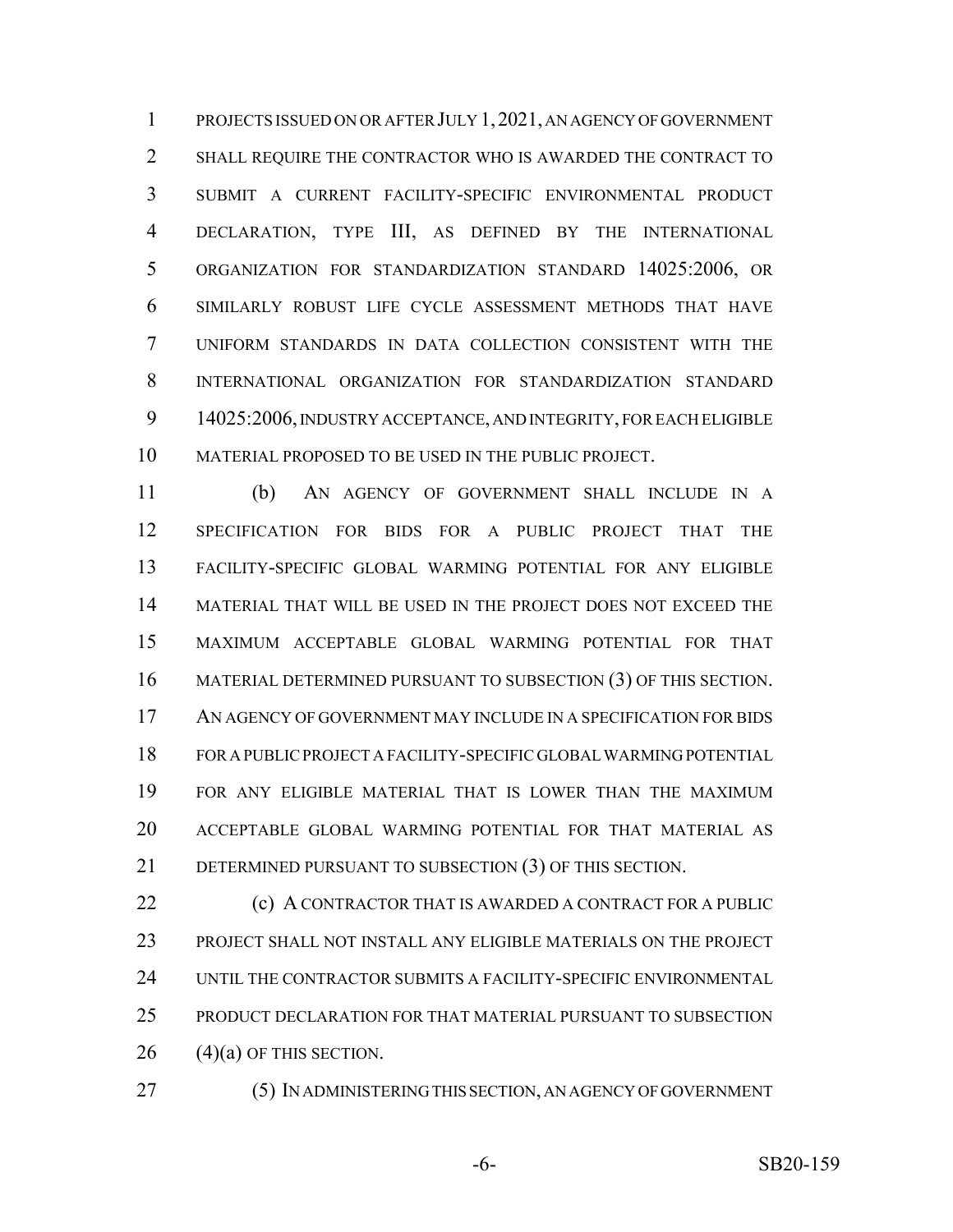SHALL STRIVE TO ACHIEVE A CONTINUOUS REDUCTION OF GREENHOUSE GAS EMISSIONS OVER TIME.

 (6) ON OR BEFORE JANUARY 1, 2023, THE DEPARTMENT SHALL SUBMIT A REPORT TO THE GENERAL ASSEMBLY REGARDING ANY OBSTACLES TO THE IMPLEMENTATION OF THIS SECTION, AND THE EFFECTIVENESS OF THIS SECTION IN REDUCING GLOBAL WARMING POTENTIAL.IN PRODUCING THE REPORT, THE DEPARTMENT MAY CONSULT WITH ANY OTHER RELEVANT DEPARTMENT OR DIVISION OF STATE GOVERNMENT.

 **SECTION 3.** In Colorado Revised Statutes, 24-92-103.5, **amend** 11 (3)(g); and **add** (3)(i) and (3)(j) as follows:

 **24-92-103.5. Construction of public projects - invitation for best value bids.** (3) The invitation for competitive sealed best value bids must identify the evaluation factors upon which the award will be made. When making the award determination, the responsible officer shall evaluate the factors specified in the invitation for bids and shall not evaluate any other factors other than those specified in the invitation for bids. The factors that must be included in the invitation for bids and that the responsible officer shall consider include, but need not be limited to:

 (g) The bidder's job standards, including the bidder's method of personnel procurement, employment of Colorado workers, workforce development and long-term career opportunities of workers, the availability of training programs, including apprenticeships approved by the United States department of labor, the benefits provided to workers, including health care and defined benefit or defined contribution retirement benefits, and whether the bidder pays industry-standard wages;

and